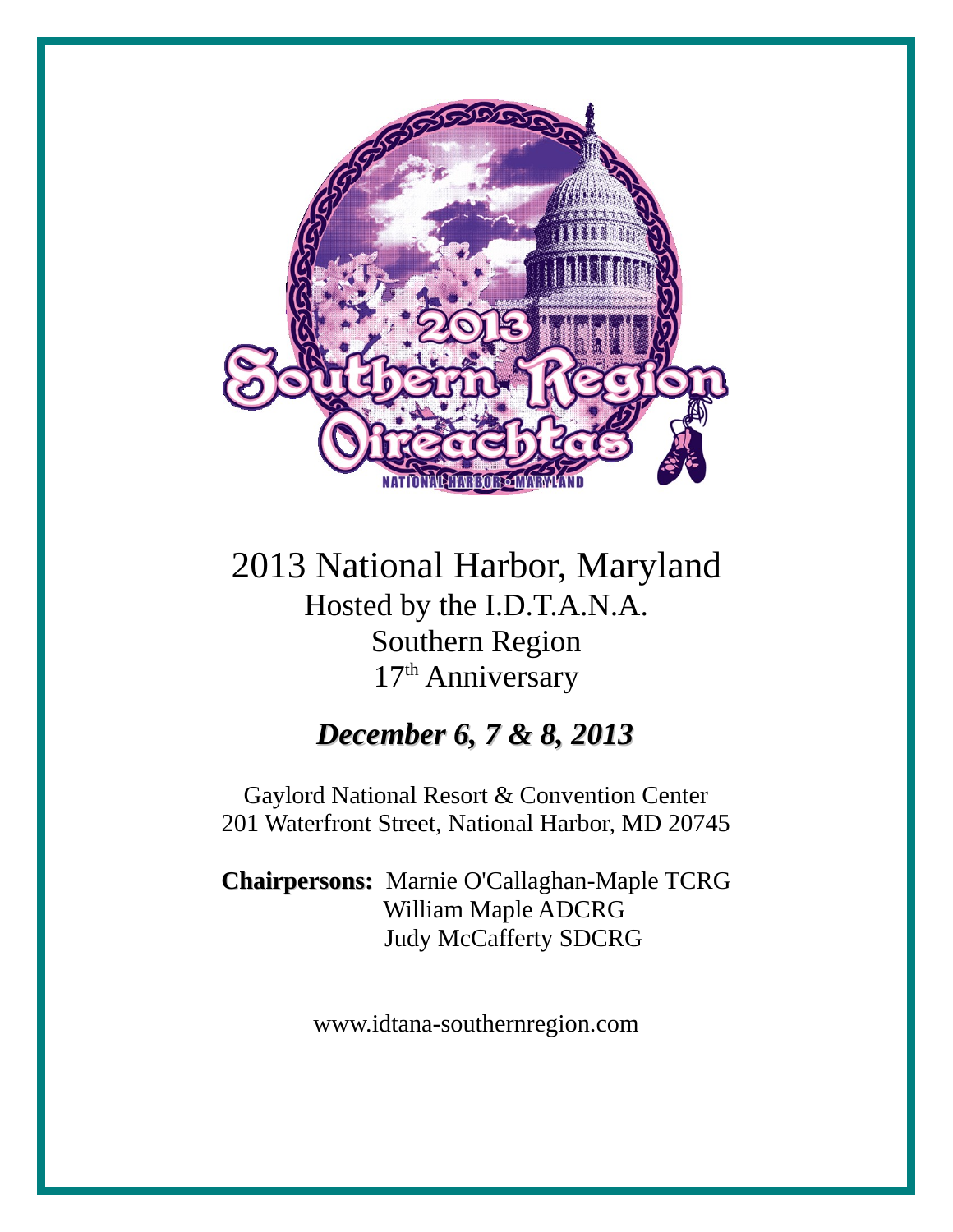| <u>Adjudicators</u>            |                   |                               |                   |
|--------------------------------|-------------------|-------------------------------|-------------------|
| <b>Margaret Cleary SDCRG</b>   | California, USA   | <b>Anthony Costello SDCRG</b> | Limerick, Ireland |
| <b>Terry Gillan ADCRG</b>      | Connecticut, USA  | <b>Aaron Crosbie ADCRG</b>    | London, England   |
| <b>Brian Grant ADCRG</b>       | Toronto, CAN      | Carmel Doyle SDCRG            | SA, Australia     |
| Gary Healy ADCRG               | Illinois, USA     | Bernadette Lanigan ADCRG      | Meath, Ireland    |
| Eileen Henry ADCRG             | Pennsylvania, USA | Mary McElroy SDCRG            | Dublin, Ireland   |
| Colleen Kelly ADCRG            | Pennsylvania, USA | Mandy O'Loughlin ADCRG        | Herts, England    |
| <b>Philip Owens ADCRG</b>      | Connecticut, USA  | Jackie Scanlan ADCRG          | Clare, Ireland    |
| <b>Sharon MacSweeney ADCRG</b> | California, USA   |                               |                   |

**Entries:** Entries will be accepted from teachers who are members in good standing of An Coimisiún le Rincí Gaelacha, the IDTANA and the IDTANA -Southern Region, for the 2013-2014 year. All Oireachtas entries must be submitted, by teachers only. All entries must be complete and contain all requested information. Incomplete entries will be returned.

Entries will be accepted ONLY online at **www.feisentry.com**. No paper, faxes, emails, phone or other unapproved form of communication may be used to submit entries. Any questions about the entry process should be sent to  $info@feisentry.com$ .

### *Entry deadline – October 1st 2013*

All mailed Entry **Fees** must be postmarked, NO LATER than October 1st, 2013.

#### *Late entry deadline of October 15th with a late fee of \$25 per dancer Late Entry fees must be postmarked by October 15th 2013 NO ENTRIES WILL BE ACCEPTED AFTER THAT DATE*

**Pre-admission:** A pre-admission fee of \$30 per family, will be charged, at the time of entry, which will entitle family members and guests unlimited access to the Oireachtas ballrooms. (i.e. no wristbands will be sold during the event)

| <b>Entry Fees</b>                                                |                                     |  |  |
|------------------------------------------------------------------|-------------------------------------|--|--|
| Solos<br>\$60 per competitor                                     |                                     |  |  |
| \$12 per competitor, per team<br><b>Teams</b>                    |                                     |  |  |
| <b>Traditional Set</b>                                           | \$15 per competitor                 |  |  |
| \$180 per family (excluding pre-admission fee)<br>Family Maximum |                                     |  |  |
| Pre-Admission Fee<br>\$30 per family                             |                                     |  |  |
| Late Entry Fee                                                   | \$25 per dancer (see details below) |  |  |

### *Please make checks payable to IDTANA - Southern Region*

*All entries must be in US Funds. No refunds for any reason, no exceptions. There is no online payment*

### *Mail payment to: William Maple, ADCRG*

*1130 Balls Hill Road McLean, VA 22101*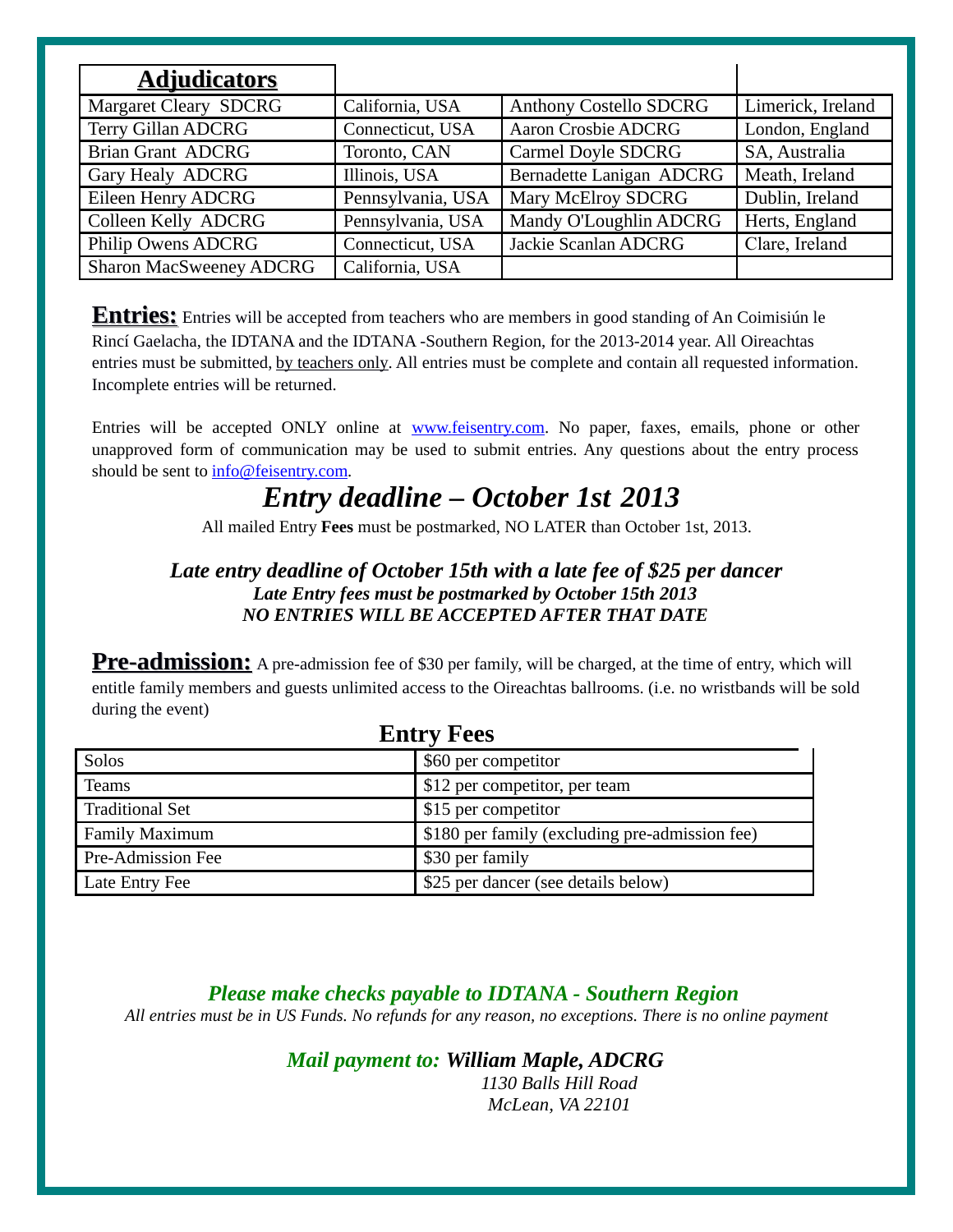**Late Entries:** Late entries will be accepted after October 1<sup>st</sup> and up to and including October 15th with late fee. A \$25 fee will be applied per dancer, where their entry or part of their entry has been omitted. This includes:

- a dancer not submitted as a participant
- a dancer entered for solos but omitted from teams
- a dancer entered for teams but omitted from solos
- a dancer entered for teams and/or solos but omitted from additional teams.

If a dancer's entry is omitted for more than one event, the total late fee is still \$25.

*The \$25 late fee will NOT apply where a change of team dancer needs to be made due to injury, illness or withdrawal of a previously entered dancer on that team.*

**Age:** A competitor's age will be determined as of January 1, 2013. All solo competitors must compete in their own age group.

A Céilí or Figure Choreography team may include dancers who are under the minimum age stipulated for that competition, subject to certain conditions. (See "Teams")

**Teams:** Note - The term "**similar event"** refers to an 8-hand where an 8-hand is the team in question, OR a 4-hand where a 4-hand is the team in question OR a Figure Choreography, where a Figure Choreography is the team in question.

(a) A team may consist of a number of underage dancers (i.e. dancers under the minimum age stipulated for that competition) not exceeding 50% of the total number of dancers, without seeking prior permission.

(b) A team may consist of a number of underage dancers greater than 50% but not exceeding 75% of the total number of dancers, provided that the teacher applies, in writing, to the IDTANA Past Regional Director, Sean Culkin, in advance of the entry deadline of October 1<sup>st</sup> 2013, furnishing the names and dates of birth for the underage dancers, and IS GRANTED PERMISSION in writing. Said written permission must be available for reference during the actual competition in question.

(c) A dancer may not compete on more than one team, in the same competition, except in the case of an unforeseen emergency and then only with the consent of the Southern Region Director or designated representatives.

(d) No more than 50% of a team may repeat on another team, in a similar event.

(e) On a mixed Céilí team, at least 25% of the total number of dancers must be male. Figure choreography and Dance Drama may consist of any combination of male and female dancers.

(f) None of the above will operate to permit a dancer to compete on more than 2 teams, in similar events. i.e. no more than a total of two 4-hands, two 8-hands, and two figure choreographies.

**Check in:** Dancers must report to the stage manager at least 30 minutes prior to the scheduled start time for their competition, to collect their competition number.

### *Once the first dancer has commenced, late arrivals will be disqualified and will not be permitted to dance.*

Numbers of the starting competitors for each round will be drawn prior to the competition. Dancers must follow the rotation as listed in the official program book. If a dancer misses their rotation in the second round, they will not be permitted to dance, will receive 0 for that round, and cannot be recalled to the third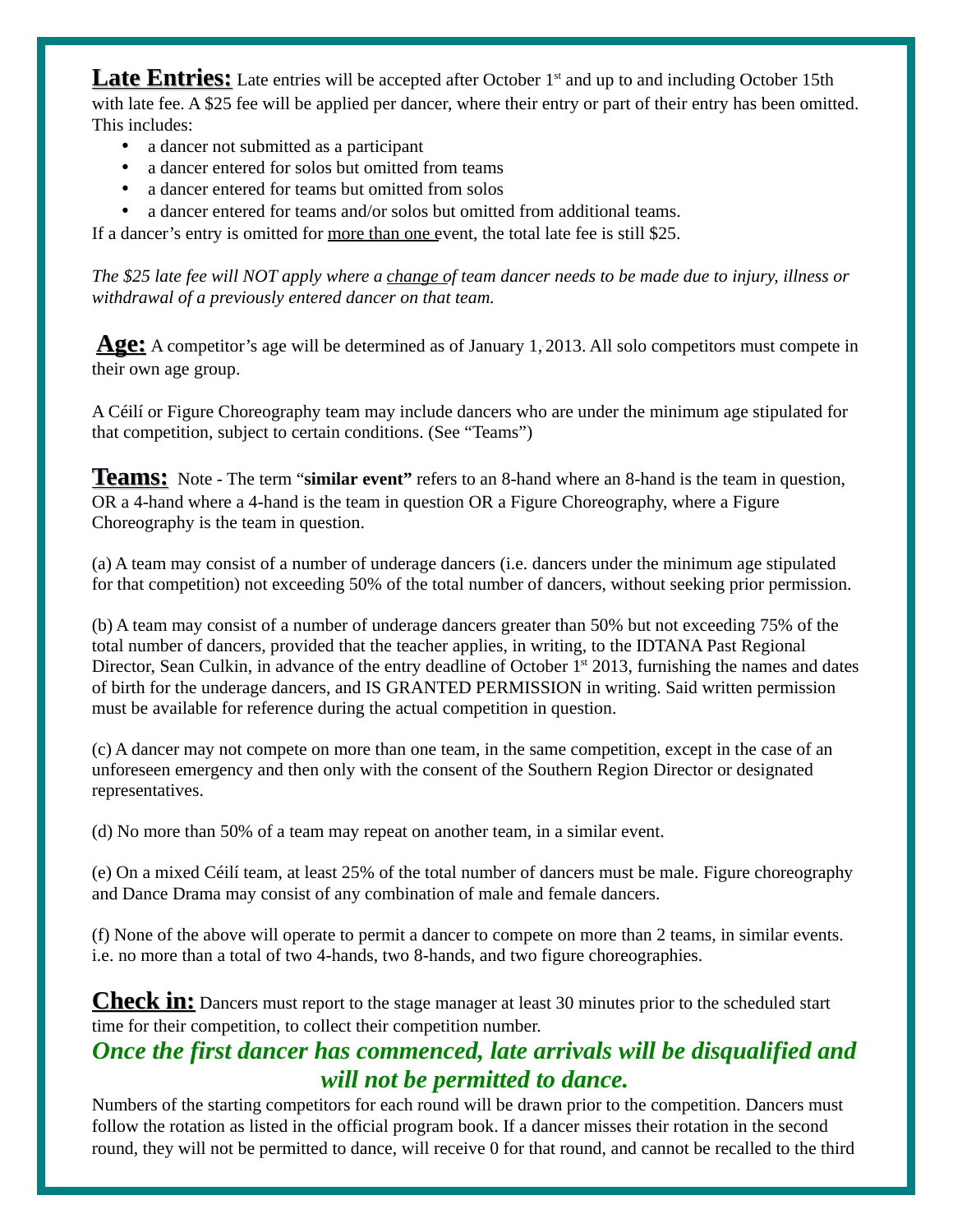round. If a dancer misses their rotation in the third round, they will not be permitted to dance, and are not eligible to be recognized in the awards, except as a recalled dancer.

**Music:** For the Reel and Treble Jig, dancers must perform 48 bars of music. For the Slip Jig and Hornpipe, dancers must perform 40 bars of music. Official musicians will play for all Solo and Céilí events.

Introductions to all dances will be played only once. Dancers beginning before or after the stipulated introduction will automatically receive a zero in that round from all adjudicators.

Teachers of teams in the Figure Choreography and Dance Drama competitions have the option of using their own live or recorded music. **Teachers planning to use recorded music must provide their own mP3 player (iPod, etc).** *You may not use CD's or cassette tapes.*

**Speed:** In all solo championships the speeds of the musical accompaniment will be in accordance with the officially recognized speeds, as published by An Coimisiún le Rincí Gaelacha, which are as follows:

Reel -113, Slip Jig - 113, Jig – 73, Hornpipe – 113

Metronomes will be in use at each stage to ensure accuracy. In all Céilí championships, the music speeds will normally be at the discretion of the musicians. However, a team captain may request a particular speed, for the 8 hand Céilí, if it so wishes by indicating this to the stage steward in advance of the competition.

**Set Dances:** Only in the set dance round will competitors be able to select their own metronomic speed. Set dance selection and minimum speeds must conform to An Coimisiún approved selections, as listed in the 2013 Worlds syllabus.

Set dance choices for Under 8 and Under 9 solo championships and Traditional set dance competitions are:

| St. Patrick's Day -Speed 94   | King of the Fairies -Speed 130 |
|-------------------------------|--------------------------------|
| Blackbird -Speed 144          | Jockey to the Fair -Speed 90   |
| Garden of Daisies -Speed 138  | Three Sea Captains - Speed 96  |
| Job of Journeywork -Speed 138 |                                |

**Dances:** All solo championship competitors will dance the first two rounds as stipulated in this syllabus for each solo championship competition. In age groups U16 and older, dancers will perform the hard shoe round, two at a time. U15 and younger age groups will perform hard shoe round, three at a time. All soft shoe rounds will be danced 2 at a time. Competitors who are recalled to the final round will dance a set dance of their own choice, except where noted that a dancer must perform their choice of a traditional set only. All set dances in solo championship competitions, including traditional set dances in the younger age groups, will be danced one at a time. Traditional Set Competitions will be danced three at a time.

**Céilís:** In 8-hand competitions teams may perform any 8-hand dance from the official list, published by An Coimisiún le Rincí Gaelacha. All teams must dance with the top gent's back to the adjudicators, with one exception; Gates of Derry may either be set up side to side, with the number 1 gents back to the audience, or front to back, with couple number 1 at the front of the stage.

All dances must be performed through the completion of the first figure by the top couple, with the following exceptions;

- Three Tunes teams must complete through Roly Poly.
- Sweets of May teams must complete through the Third figure.
- Gates of Derry teams must complete through the Swing Around in the 1<sup>st</sup> Repeat.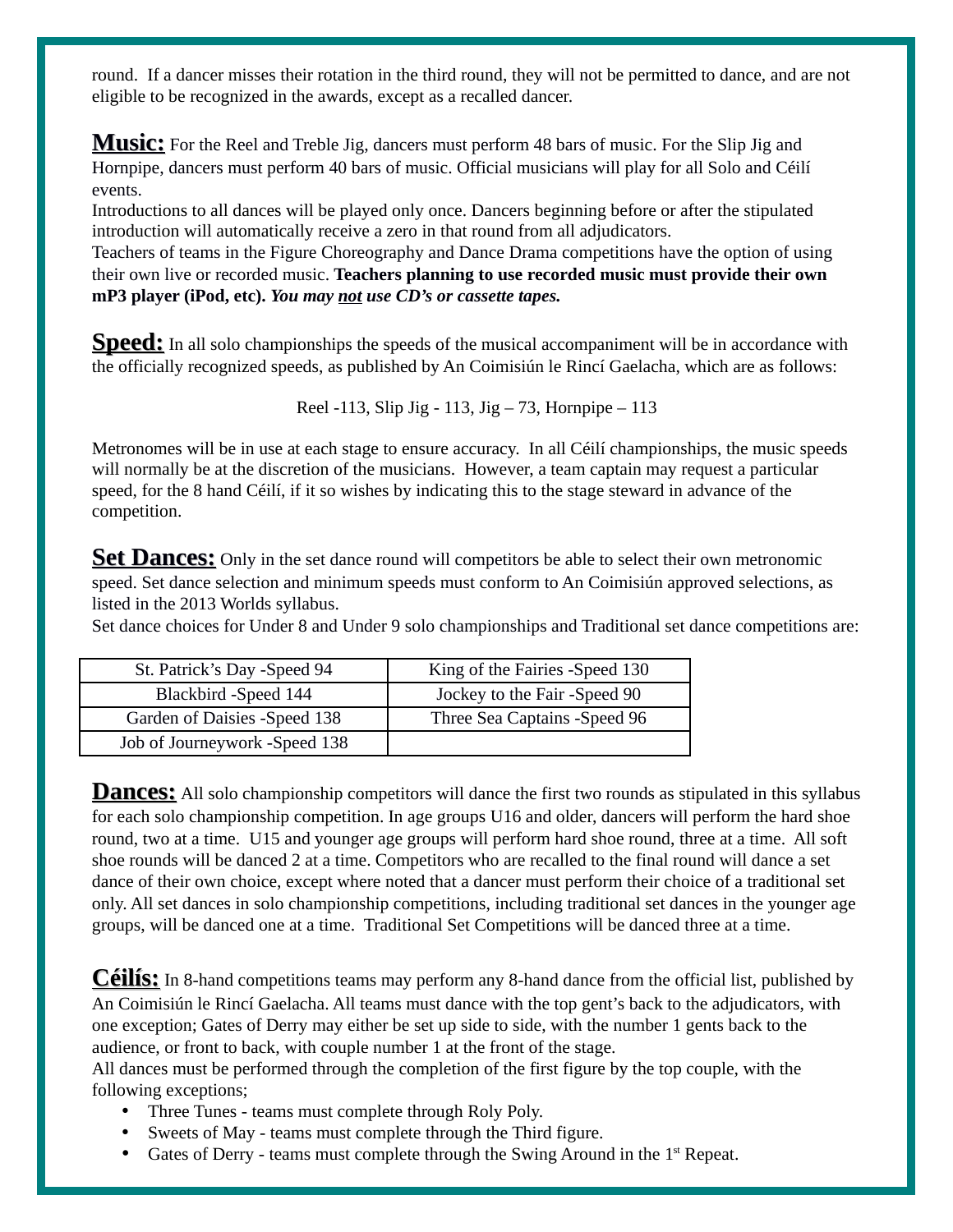In 4-hand competitions teams may perform either the Four hand reel or the Humours of Bandon, as published by An Coimisiún le Rincí Gaelacha. All teams must dance with the top couple standing to the left of the adjudicators.

- Four Hand Reel must be performed through the completion of the First figure by the top couple.
- Humours of Bandon the top couple will dance the First figure, then the team will repeat the body to conclude.

#### **Adult Céilís:** Competitors must meet one of the following two criteria:

-Dancers must not have taken Irish Dancing lessons as juveniles and must be at least 18 years of age on January  $1<sup>st</sup>$  2013.

-Dancers may have taken Irish Dancing lessons as juveniles, but have not competed in any competition (solo or team) at any feiseanna or Oireachtaisí, except competitions specifically designated for adults or Dance Drama, within the past 5 years and must be at least 18 years of age on January  $1<sup>st</sup>$  2013.

**Carriage Aids:** Any competitor found to be using artificial carriage aids who subsequently refuses to remove same, will be subject to disqualification from that particular competition. Medically prescribed apparatus (proof of which may be required) will be exempt from this ruling.

**Dance Drama:** A team may consist of 8 -20 dancers and must portray a specifically Irish historical or traditional story or event. Irish music or music of related ethnic origin only will be permitted. This may consist of reels, jigs, slip jigs, single jigs, hornpipes, Irish marches or Irish slow airs or a combination of any of these. Where drumming is used, it must be in the stipulated tempos. NO SPOKEN WORD OR SONGS (live or on tape or any other electronic medium) are permitted during the performance of the dance. A team will have **a six minute time limitation** in which to perform its dance drama from beginning to finish. Additional music will be permitted for walk offs. **Teams may have the stage manager read the story or use their own narrator, however the narrator may NOT be the teacher of the class, or any other teacher associated with the class.** Where stage props are required, they must be provided by the team themselves. They must be portable and of a kind that can be placed and removed easily and quickly. Teams will be given **five minutes in which to set up.** All props must be removed from the stage and surrounding areas immediately after the end of the performance and are the responsibility of the school. The stage must be cleared or swept by a representative of each team (NOT the Oireachtas committee) at the conclusion of each team's performance to ensure that no debris of any kind remains on the stage after their performance and before the next team takes the stage.

**Figure Choreography:** A team may consist of 8-16 dancers and must portray an Irish theme. Only basic traditional movements are to be used. A dance should not exceed **four minutes duration** from the beginning to the end. Additional music will be permitted for walk offs. Five copies of the story (narrative) must be submitted one hour prior to the start of the competition. **Teams may have the stage manager read the story or use their own narrator, however the narrator may NOT be the teacher of the class, or any other teacher associated with the class.** Dance must be performed in 2/4, 4/4 or 6/8 timing or a combination of these. However any change in music timing must last a minimum of 16 bars. Each team member must be on stage and dance from the commencement to the finish of the dance. Pauses are permitted but limited to no more than 4 bars per pause.

**Stages:** All stages will be examined at the commencement of each event by the Oireachtas Committee, stage stewards or the adjudicators.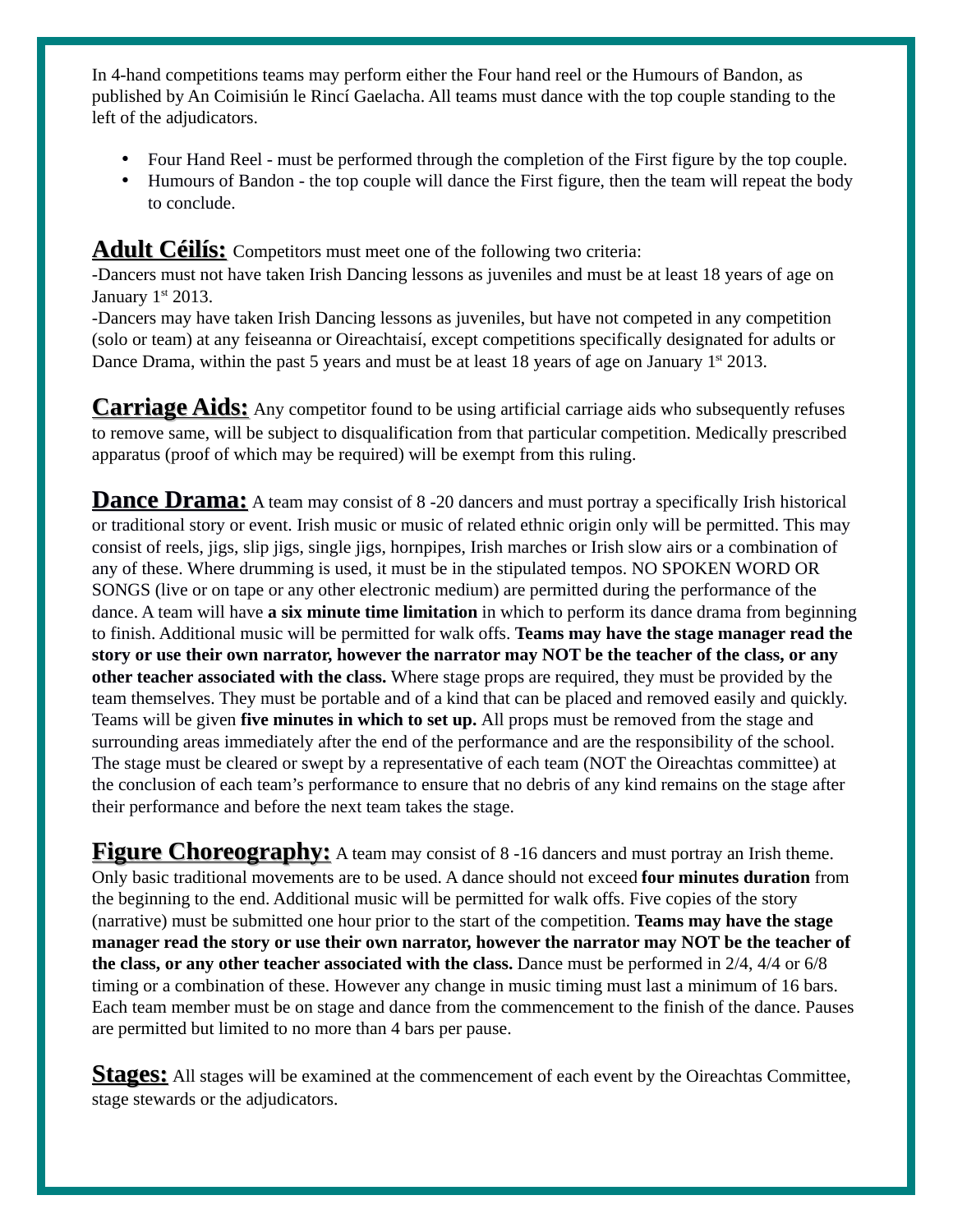**Rotations:** The draw for starting numbers will be done randomly and posted. The starting number for Round 2 will be 1/3 of the competition added to the first round's starting number. The starting number for Round 3 will be 1/3 of the competition added to the second round starting number. Dancers must follow the rotation as listed in the official program book.

**Mishaps, Loss of Shoes:** Should a dancer fall on stage, an adjudicator MUST ring the bell to stop the performance of the dancer(s). Dancers so affected will be permitted to re-dance and will be marked then at the discretion of each individual adjudicator.

If, in the opinion of the stage steward, having obtained medical advice if necessary, a dancer might be deemed unfit to re-dance, and if such a dancer insists on their right to compete, then the dancer concerned will only be permitted to re-dance on completion of a declaration form exonerating IDTANA – Southern Region of liability for any consequences. Any repeat accident / incident which results in that dancer being unable to complete the required number of bars of any round, will result in the dancer withdrawing without question from the Championship.

If a dancer falls during the last eight (**8**) bars of any performance, then, at the discretion of the panel, they may only be required to dance the last sixteen (**16**) bars. Where feasible, dancers will be brought back no sooner than three rotations, and no later than five rotations.

Should a dancer lose a heel or a complete shoe, or their shoe breaks, they may stand back and allow the other dancer(s), where applicable, to continue dancing uninhibited. In such a case, the dancer(s) will be permitted to re-dance as soon as it is deemed practical by the stage steward.

A competitor must not walk off the stage during a performance unless instructed to do so by an adjudicator. A dancer who dismisses themselves from the stage without the permission of adjudicators will not be marked for that particular dance.

**En Pointe Dancing:** No block or "en pointe" moves, stationery or moving, will be permitted to be performed by all ages up to and including Under 11 years of age.

**Scoring/ Recalls:** When the first two rounds in a championship have been completed the official points system will be used to place the competitors in order of merit over the two rounds. On the basis of that order of merit, one half of the number of competitors who danced will be recalled for the set-dance round. The number of recalls will be based on the number of dancers who are present on stage for both the 1<sup>st</sup> and 2<sup>nd</sup> rounds of the competition. In the case where twenty or fewer dancers compete, all dancers will recall. When twenty one or more dancers compete, then 50% of those dancers will recall.

Any dancer who does not complete the first 2 rounds of a competition cannot be recalled to dance in the third round. In all competitions only recalled competitors will perform their set-dances. A dancer who fails to complete all three rounds of a championship is not eligible to be recognized in the awards, except as a recalled dancer. Any points allotted to the dancer will stay with the dancer. Where a dancer fails to complete his / her performance in any given round, that dancer will be given zero marks by each adjudicator for that round. Completion of the round is at the discretion of the adjudicators.

**Mischief:** Any person caught damaging property (whether private property or that of the hotel and/or organization) will be requested to leave the premises immediately and will not be permitted to attend any remaining events during the championships. All parties involved will be billed for damages. Parents/ guardians are responsible for the actions of their children.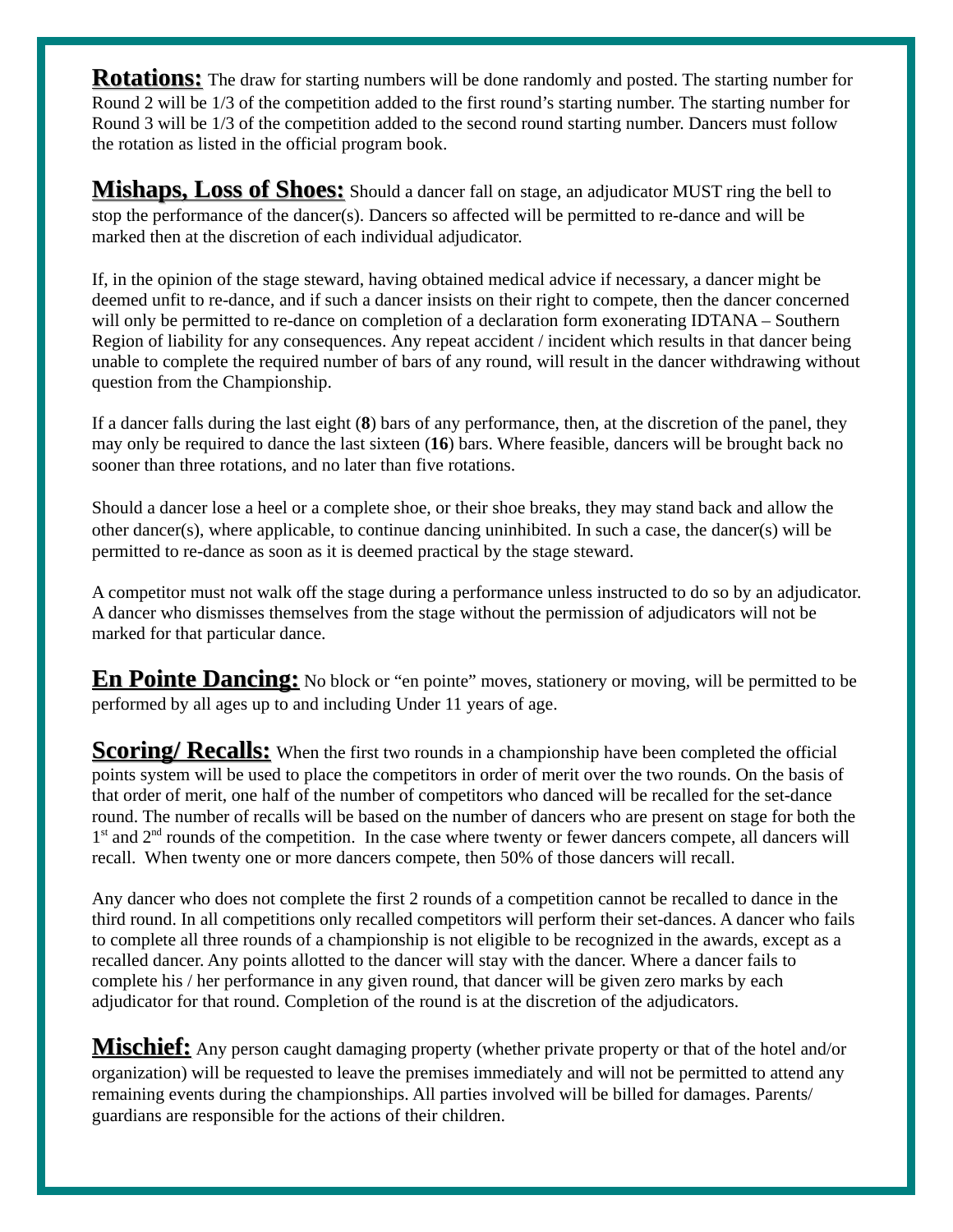**Sidestage:** Upon completion of each solo round or team event, friends, family members or teachers are not permitted sidestage or within eye view of the adjudicators to greet the dancers. They must wait until the dancer(s) has/have reached the seating area. Those found breaking this rule may be asked to leave the ballroom.

**Refusals:** The IDTANA -Southern Region reserves the right to refuse any entry.

**Decisions:** All decisions made in accordance with the rules of this event and all IDTANA rules are final. All decisions made by adjudicators in accordance with IDTANA rules and the rules for this event, are final.

**Schedule:** The IDTANA -Southern Region reserves the right to limit or postpone any event. It also reserves the right to make changes or adjustments to previously announced schedules or timetables as necessary.

**Appeals:** Legitimate complaints must be submitted to the IDTANA -Southern Region Oireachtas Chairpersons or the Regional Director IN WRITING by the dance teacher involved. All such appeals must be submitted no later than one hour after the completion of the competition in question and must be accompanied by a \$25 fee (U.S. funds only, cash only) which may be returned if the complaint or appeal is upheld.

**Photography:** No video recorders/cameras, movie cameras, or camcorders will be allowed in the competition halls, except for news media/ official photographer as approved by the committee. No flash photography is permitted during competitions. No photography is permitted while any dancer is in motion by any device.

**Awards:** All dancers (solo and team) must be in full costume and correct shoes for the award ceremonies. Estimated award ceremony times will be listed in the program book, but they are subject to change. The number of awards for each event will be determined by the number of dancers/ teams who actually compete in that event. NOTE: Dancers are responsible for their awards after the awards presentation(s). The committee will not replace any damaged or lost awards.

### **Daily schedule:**

Friday: Girls & Boys Solos U8, U9, U10, U11, U12, U13; Mixed 4H U10, U12; Mixed 8H U10, U12; Traditional Set Competitions U8, U10, U12 & U14.

Saturday: Ladies & Mens Solos U18, U19, U20, 20 & over; All Girls 4H; All Girls 8H; Mixed 4H U15, 15 & Over; Mixed 8H U15, 15 & Over; Traditional sets U16, 16 & Over, Adults; All Figure Choreographies and Dance Drama

Sunday: Girls & Boys Solos U14, U15, U16, U17; All Adult Teams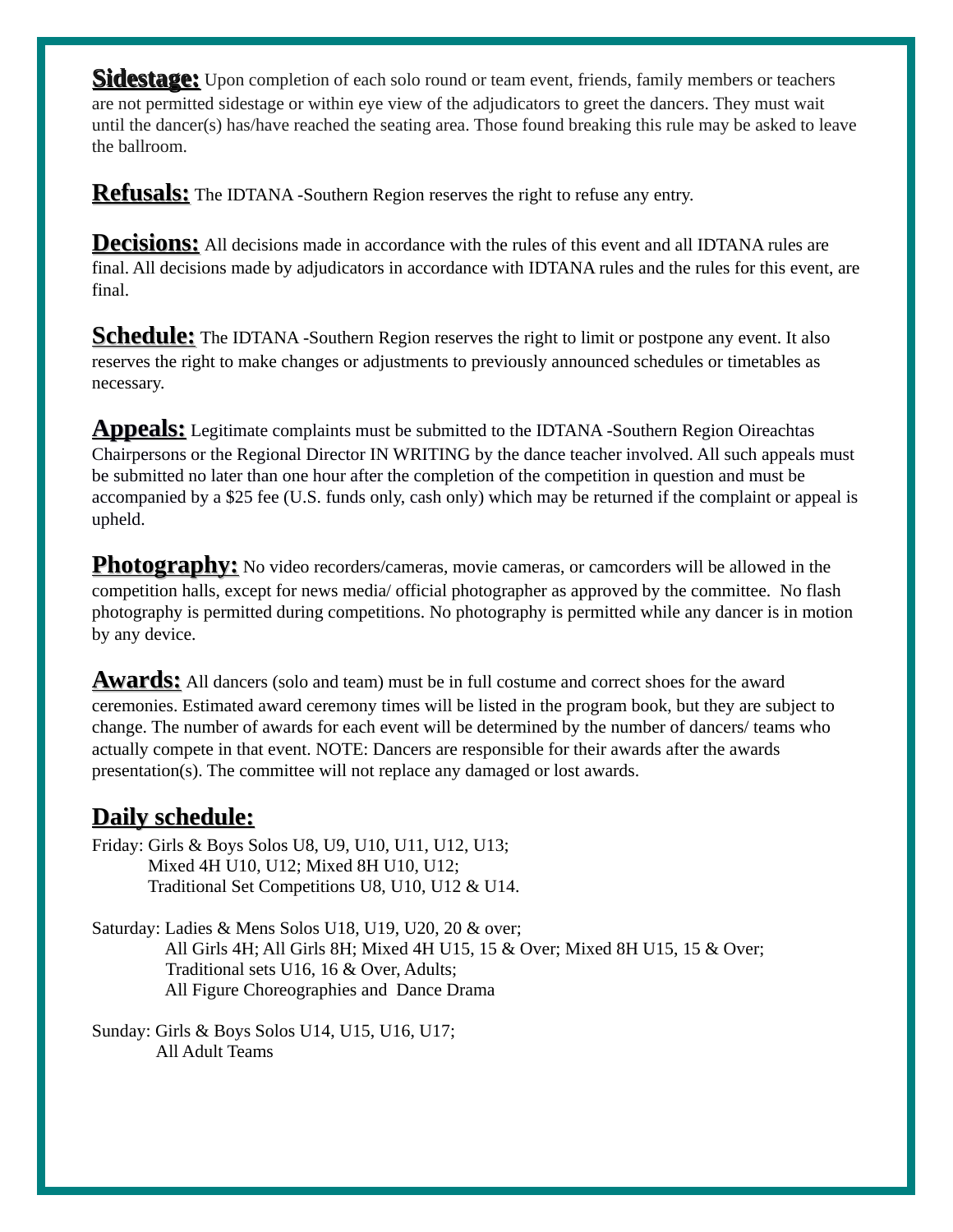**CLRG ruling:** The lodgment of an entry by a teacher for Oireachtas Rince na hEireann 2013 or the North American Irish Dance Championships 2013 will imply that both the teacher making the entry and the dancer or team concerned accept that, in the case where the engagement of a particular adjudicator by An Coimisiun to adjudicate at the event is likely to create a conflict for the dancer concerned, the adjudicator will retain the right to accept the engagement, and the dancer will be required to withdraw.

The lodgement of any entry by a teacher for Oireachtas Rince na Cruinne 2013 will imply, that both the teacher and the dancer or team accept that, where the proposed engagement of a particular adjudicator is likely to create a conflict for the dancer or team involved, the adjudicator concerned, having notified the teacher in writing of the particular dancer or team in good time, (i.e. prior to their primary qualifying/ regional Oireachtas), of his/her intention to offer services as an adjudicator at the event, will retain the right to adjudicate at the Oireachtas, and the dancer or team concerned must postpone his/her qualifying place to Oireachtas Rince na Cruinne of the following year, i.e. 2014.

### **Perpetual trophy return:** 2012 winners must return their trophies by

### *November 1st 2013*

Trophies should be shipped to: Christine Steeley

10809 Yellow Dahlia Drive Woodstock, MD 21163 E-mail Contact: [trophyreturn@teelin.com](mailto:trophyreturn@teelin.com)

- Don't forget to get the trophy engraved!
- When shipping, claim the value as \$400
- Email [trophyreturn@teelin.com](mailto:trophyreturn@teelin.com) with confirmation number
- Trophies may also be returned to local dance competitions. *Please email to arrange transfer if your dancers are attending a feis anywhere close to Virginia.*

**In the event that a situation or circumstance is not governed by an existing IDTANA – Southern Region rule or a rule outlined in the syllabus, then the rules found in the syllabus for Oireachtas Rince na Cruinne 2014 (World Championships) will apply.**

> *For additional information please go to www.idtana-southernregion.com*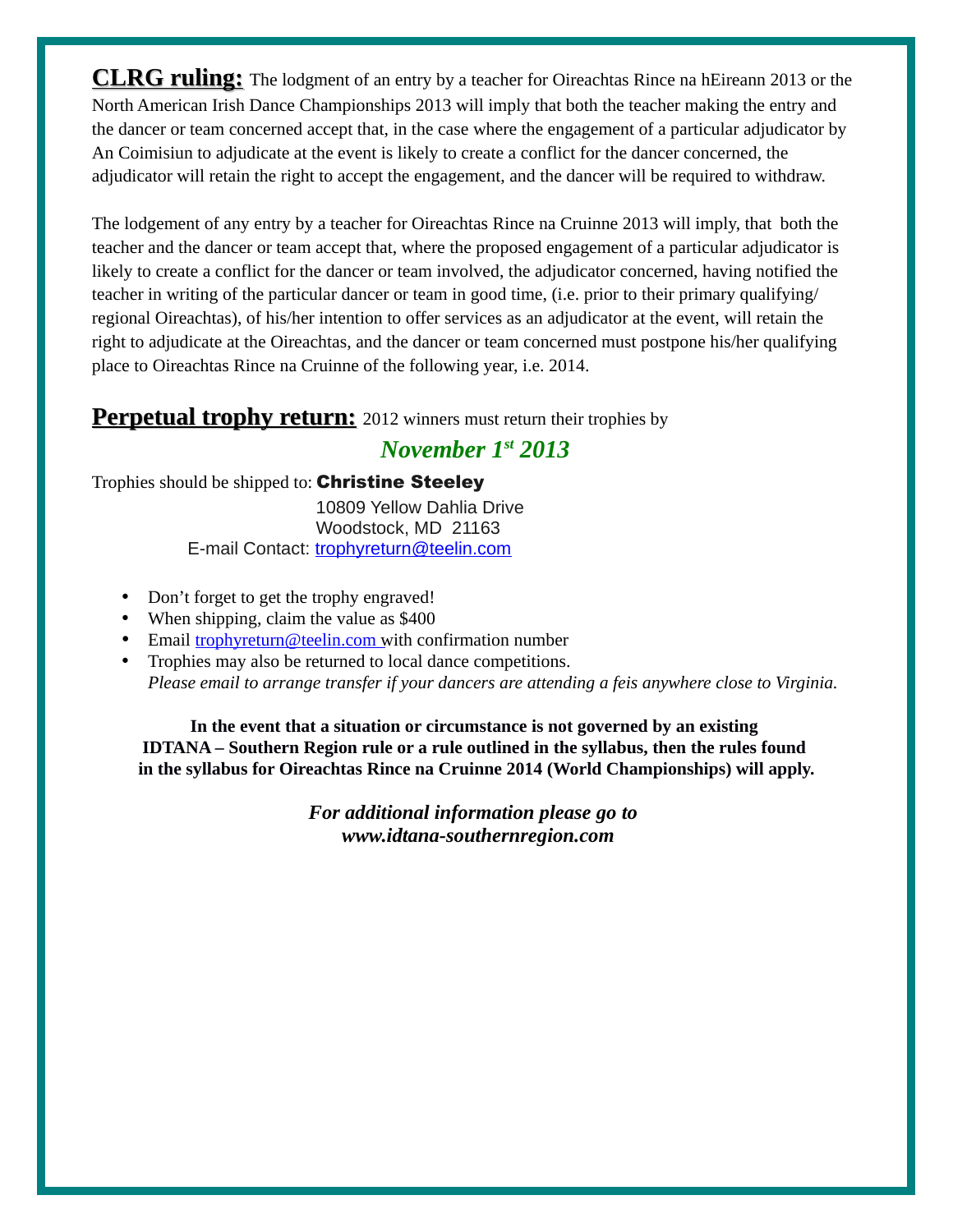# **Solo Championships**

| <b>Competition #</b><br>Age |       | <b>Born</b> |                    | <b>Soft shoe Hard shoe</b> | <b>Final round</b> | <b>Rotation</b>              |                                     |
|-----------------------------|-------|-------------|--------------------|----------------------------|--------------------|------------------------------|-------------------------------------|
| 1. Senior Ladies            | 20 &  | over        | 1992 or<br>earlier | Reel                       | Hornpipe           | Set Dance                    | Hard shoe (x2), Soft Shoe (x2)      |
| 2. Ladies                   | Under | 20          | 1993               | Reel                       | Hornpipe           | Set Dance                    | Hard shoe (x2), Soft Shoe (x2)      |
| 3. Ladies                   | Under | 19          | 1994               | Slip Jig                   | <b>Jig</b>         | Set Dance                    | Hard shoe (x2), Soft Shoe (x2)      |
| 4. Ladies                   | Under | 18          | 1995               | Reel                       | Hornpipe           | Set Dance                    | Hard shoe (x2), Soft Shoe (x2)      |
| 5. Girls                    | Under | 17          | 1996               | Slip Jig                   | <b>Jig</b>         | Set Dance                    | Hard shoe (x2), Soft Shoe (x2)      |
| 6. Girls                    | Under | 16          | 1997               | Reel                       | Hornpipe           | Set Dance                    | Hard shoe $(x2)$ , Soft Shoe $(x2)$ |
| 7. Girls                    | Under | 15          | 1998               | Slip Jig                   | <b>Jig</b>         | Set Dance                    | Hard shoe (x3), Soft Shoe (x2)      |
| 8. Girls                    | Under | 14          | 1999               | Reel                       | Hornpipe           | Set Dance                    | Hard shoe $(x3)$ , Soft Shoe $(x2)$ |
| 9. Girls                    | Under | 13          | 2000               | Slip Jig                   | Jig                | Set Dance                    | Hard shoe (x3), Soft Shoe (x2)      |
| 10. Girls                   | Under | 12          | 2001               | Reel                       | Hornpipe           | Set Dance                    | Hard shoe (x3), Soft Shoe (x2)      |
| 11. Girls                   | Under | 11          | 2002               | Slip Jig                   | <b>Jig</b>         | <b>Set Dance</b>             | Hard shoe $(x3)$ , Soft Shoe $(x2)$ |
| 12. Girls                   | Under | 10          | 2003               | Reel                       | Hornpipe           | Set Dance                    | Hard shoe (x3), Soft Shoe (x2)      |
| 13. Girls                   | Under | 9           | 2004               | Reel                       | <b>Jig</b>         | <b>Traditional Set Dance</b> | Hard shoe (x3), Soft Shoe (x2)      |
| 14. Girls                   | Under | 8           | 2005 or<br>later   | Reel                       | Jig                | <b>Traditional Set Dance</b> | Hard shoe $(x3)$ , Soft Shoe $(x2)$ |
|                             |       |             |                    |                            |                    |                              |                                     |
| 15. Senior Men              | 20 &  | over        | 1992 or<br>earlier | Reel                       | Jig                | <b>Set Dance</b>             | Hard shoe (x2), Soft Shoe (x2)      |
| 16. Men                     | Under | 20          | 1993               | Reel                       | Jig                | Set Dance                    | Hard shoe (x2), Soft Shoe (x2)      |
| 17. Men                     | Under | 19          | 1994               | Reel                       | Hornpipe           | Set Dance                    | Hard shoe (x2), Soft Shoe (x2)      |
| 18. Men                     | Under | 18          | 1995               | Reel                       | <b>Jig</b>         | <b>Set Dance</b>             | Hard shoe (x2), Soft Shoe (x2)      |
| 19. Boys                    | Under | 17          | 1996               | Reel                       | Hornpipe           | <b>Set Dance</b>             | Hard shoe (x2), Soft Shoe (x2)      |
| 20. Boys                    | Under | 16          | 1997               | Reel                       | <b>Jig</b>         | Set Dance                    | Hard shoe (x2), Soft Shoe (x2)      |
| 21. Boys                    | Under | 15          | 1998               | Reel                       | Hornpipe           | Set Dance                    | Hard shoe $(x3)$ , Soft Shoe $(x2)$ |
| 22. Boys                    | Under | 14          | 1999               | Reel                       | <b>Jig</b>         | Set Dance                    | Hard shoe $(x3)$ , Soft Shoe $(x2)$ |
| 23. Boys                    | Under | 13          | 2000               | Reel                       | Hornpipe           | Set Dance                    | Hard shoe (x3), Soft Shoe (x2)      |
| 24. Boys                    | Under | 12          | 2001               | Reel                       | <b>Jig</b>         | Set Dance                    | Hard shoe $(x3)$ , Soft Shoe $(x2)$ |
| 25. Boys                    | Under | 11          | 2002               | Reel                       | Hornpipe           | Set Dance                    | Hard shoe (x3), Soft Shoe (x2)      |
| 26. Boys                    | Under | 10          | 2003               | Reel                       | Hornpipe           | Set Dance                    | Hard shoe (x3), Soft Shoe (x2)      |
| 27. Boys                    | Under | 9           | 2004               | Reel                       | <b>Jig</b>         | <b>Traditional Set Dance</b> | Hard shoe $(x3)$ , Soft Shoe $(x2)$ |
| 28. Boys                    | Under | 8           | 2005 or<br>later   | Reel                       | <b>Jig</b>         | <b>Traditional Set Dance</b> | Hard shoe (x3), Soft Shoe (x2)      |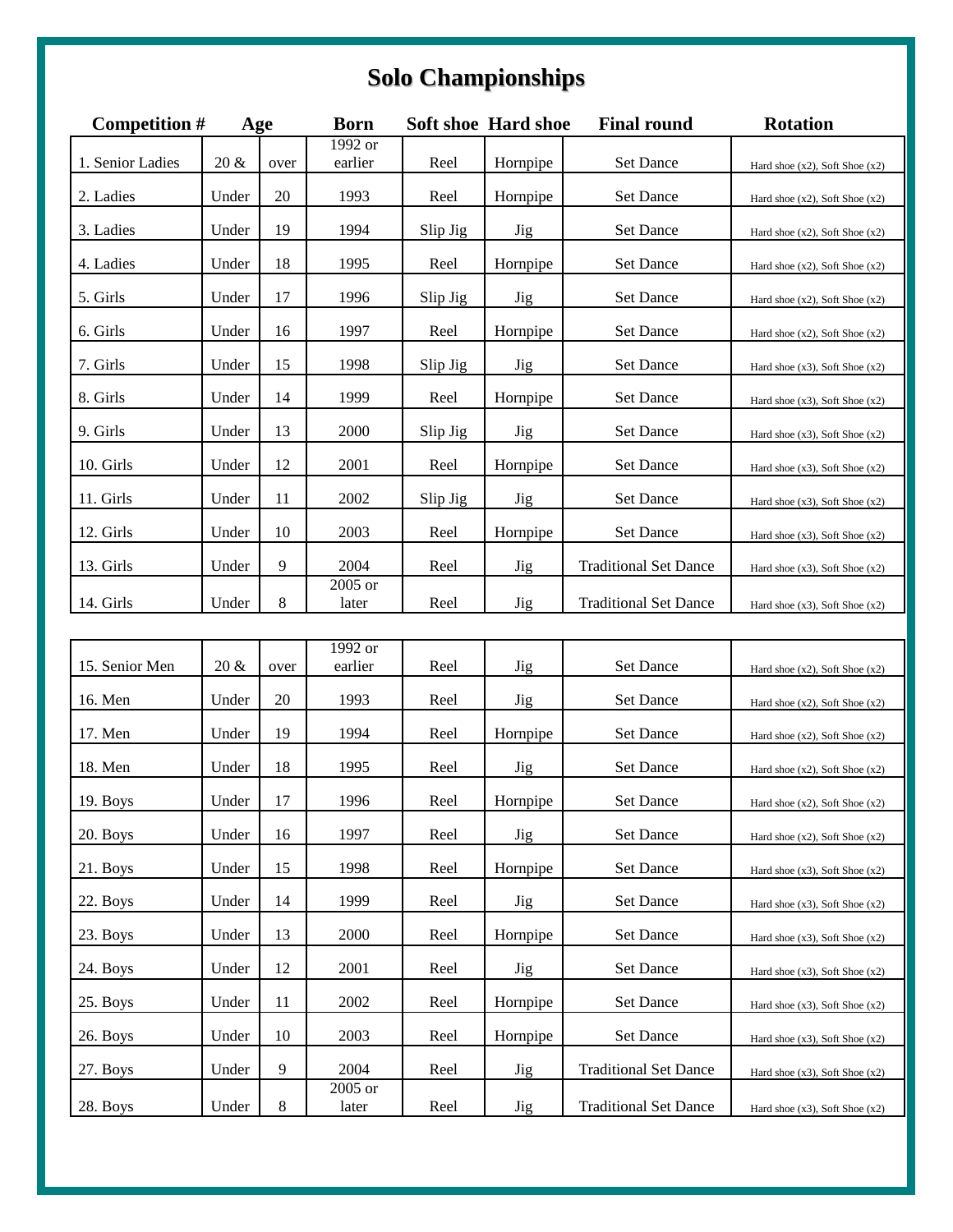## **Céilí Championships**

| <b>Competition #</b> |                    | <b>Name</b> | <b>Born</b>                                  |
|----------------------|--------------------|-------------|----------------------------------------------|
| 29                   | Girls Céilí 4 hand | Under 10    | 2003 and later                               |
| 30                   | Girls Céilí 4 hand | Under 12    | 2001, 2002                                   |
| 31                   | Girls Céilí 4 hand | Under 15    | 1998, 1999, 2000                             |
| 32                   | Girls Céilí 4 hand | 15 & older  | 1997 and earlier. No adult dancers permitted |
| 33                   | Girls Céilí 8 hand | Under 10    | 2003 and later                               |
| 34                   | Girls Céilí 8 hand | Under 12    | 2001, 2002                                   |
| 35                   | Girls Céilí 8 hand | Under 15    | 1998, 1999, 2000                             |
| 36                   | Girls Céilí 8 hand | 15 & over   | 1997 and earlier. No adult dancers permitted |
| 37                   | Mixed Céilí 4 hand | Under 10    | 2003 and later                               |
| 38                   | Mixed Céilí 4 hand | Under 12    | 2001, 2002                                   |
| 39                   | Mixed Céilí 4 hand | Under 15    | 1998, 1999, 2000                             |
| 40                   | Mixed Céilí 4 hand | 15 & over   | 1997 and earlier. No adult dancers permitted |
| 41                   | Mixed Céilí 8 hand | Under 10    | 2003 and later                               |
| 42                   | Mixed Céilí 8 hand | Under 12    | 2001, 2002                                   |
| 43                   | Mixed Céilí 8 hand | Under 15    | 1998, 1999, 2000                             |
| 44                   | Mixed Céilí 8 hand | 15 & over   | 1997 and earlier. No adult dancers permitted |
| 45                   | Adult Ladies Céilí | 4 hand      | See rules for Adult Céilí competitions       |
| 46                   | Adult Mixed Céilí  | 4 hand      | See rules for Adult Céilí competitions       |
| 47                   | Adult Ladies Céilí | 8 hand      | See rules for Adult Céilí competitions       |
| 48                   | Adult Mixed Céilí  | 8 hand      | See rules for Adult Céilí competitions       |

## **Figure Choreography & Dance Drama**

| 49 | Figure Choreography | Under 12   | 2001 & later                               |
|----|---------------------|------------|--------------------------------------------|
| 50 | Figure Choreography | Under 15   | 1998, 1999, 2000                           |
|    | Figure Choreography | 15 & older | 1997 & earlier. No adult dancers permitted |
| 52 | Dance Drama         |            | Any age, may include adult dancers         |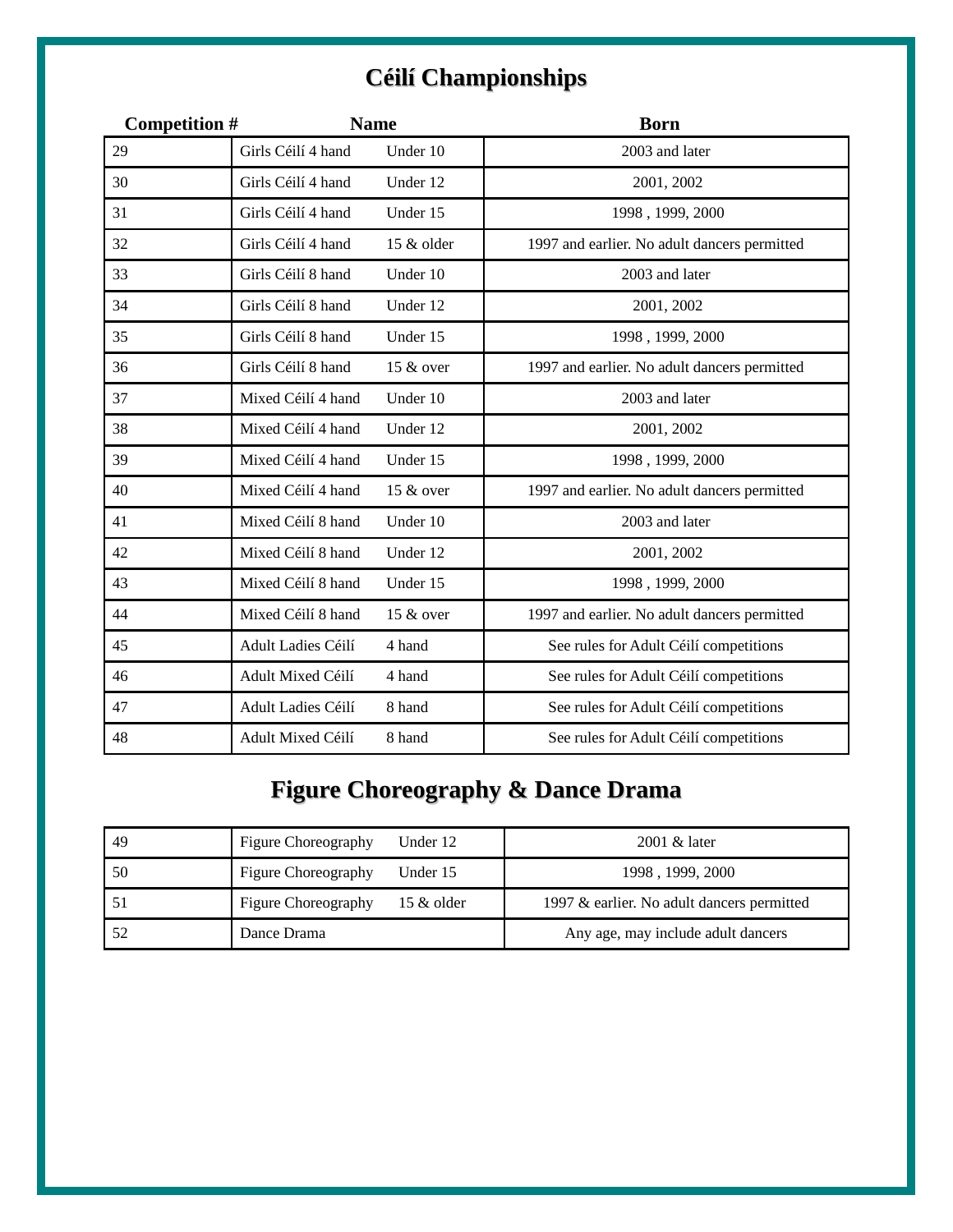### **Traditional Set Dance Competitions**

- 1. There will be double year age groups beginning with Under 8. Competitions with greater than 100 entries will be split into single year age groups.
- 2. The competition will be open to any Non-Oireachtas Solo Championship Dancer. Oireachtas Team dancers are eligible.
- 3. Local adjudicators may be used for this event.
- 4. Traditional Set competitions of 10 or more awards will be announced in the order placed for the top 25%. The next 25% will be announced as highly commended as a group with places not announced.
- 5. Traditional Sets will be danced three at a time.
- 6. Dancers may choose from any of the listed Traditional Sets. Once an entry has been accepted, a dancer may not change their set dance.
- 7. Traditional Sets will be danced at the speeds listed in the syllabus.

| <b>Competition #</b> |       | Age       | <b>Born</b>                                      | <b>List of Traditional Sets</b> | <b>Speed</b> |
|----------------------|-------|-----------|--------------------------------------------------|---------------------------------|--------------|
| 101                  | Under | 8         | 2005 and later                                   | St Patrick's Day                | 94           |
| 103                  | Under | 10        | 2003, 2004                                       | The Blackbird                   | 144          |
| 105                  | Under | 12        | 2001, 2002                                       | Job of Journeywork              | 138          |
| 107                  | Under | 14        | 1999, 2000                                       | <b>Garden of Daisies</b>        | 138          |
| 109                  | Under | 16        | 1997, 1998                                       | King of the Fairies             | 130          |
| 111                  | 16    | &<br>Over | 1996 and earlier                                 | Jockey to the Fair              | 90           |
| 113                  | Adult |           | See requirements under<br>"Adult Ceilis" section | Three Sea Captains              | 96           |

| ge                                               | Born             |                     | <b>List of Traditional Sets</b> | <b>Speed</b> |
|--------------------------------------------------|------------------|---------------------|---------------------------------|--------------|
| 8                                                | 2005 and later   |                     | St Patrick's Day                | 94           |
| 10                                               | 2003, 2004       |                     | The Blackbird                   | 144          |
| 12                                               | 2001, 2002       | Job of Journeywork  |                                 | 138          |
| 14                                               | 1999, 2000       | Garden of Daisies   |                                 | 138          |
| 16                                               | 1997, 1998       | King of the Fairies |                                 | 130          |
| 8 <sub>x</sub><br>Over                           | 1996 and earlier | Jockey to the Fair  |                                 | 90           |
| See requirements under<br>"Adult Ceilis" section |                  |                     | Three Sea Captains              | 96           |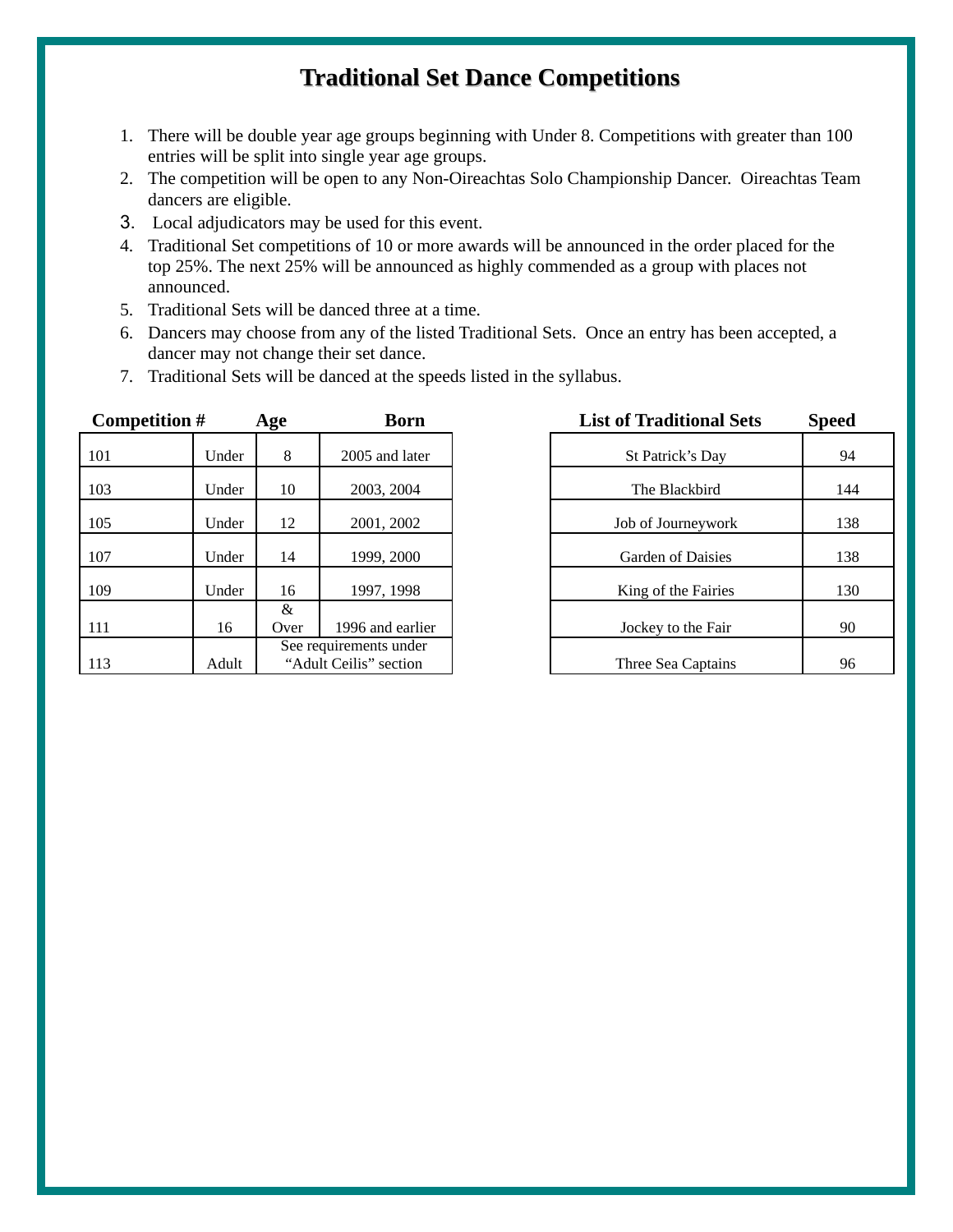

# PROGRAM ADVERTISING ORDER FORM

### Our 2013 Honoree is Breda O'Brien, ADCRG in Celebration of 25 Years of Teaching

| <b>Check</b> | <b>Size</b>             | <b>Dimensions</b>               | <b>Before Oct 1st</b> | <b>After Oct 1st</b> |
|--------------|-------------------------|---------------------------------|-----------------------|----------------------|
|              | Please prepare<br>my ad |                                 | \$50                  | \$60                 |
|              | Inside front<br>cover   | Full color, $8''W \times 10''H$ | \$250                 | Unavailable          |
|              | Outside back<br>cover   | Full color, $8''W \times 10''H$ | \$300                 | Unavailable          |
|              | Inside back<br>cover    | Full color, 8"W x 10"H          | \$250                 | Unavailable          |
|              | Full page               | Black & White, 8"W x 10"H       | \$120                 | \$144                |
|              | Half page               | Black & White, 8"W x 5"H        | \$65                  | \$78                 |

#### *Please Print*

| Dance School/Family |  |
|---------------------|--|
| Name/Company:       |  |

| Contact |                                                                                                    |                                                                           |
|---------|----------------------------------------------------------------------------------------------------|---------------------------------------------------------------------------|
|         |                                                                                                    |                                                                           |
|         |                                                                                                    |                                                                           |
|         |                                                                                                    |                                                                           |
|         | Phone: Email: Email:                                                                               |                                                                           |
|         | Resolution: 300 dpi . File Format: PDF or JPG                                                      | Email all ads to erin@duffyirishdance.com no later than October 1st, 2013 |
|         | No changes will be made once ad is received $\cdot$ Full payment <i>must</i> be included with form |                                                                           |

### Checks should be made payable to *IDTANA - Southern Region*

Send payment, copy of ad, and form by October 1st, 2013 to: SRO 2013 AD c/o Erin Martorano, TCRG 5516 Wicomico Drive New Market, MD 21774

OFFICE USE ONLY

ARTWORK RECEIVED **Example 20 and 20 acknowledgement** SENT PAYMENT RECEIVED **Example 20 THE OF PAYMENT** TYPE OF PAYMENT **THE CHECK NUMBER**